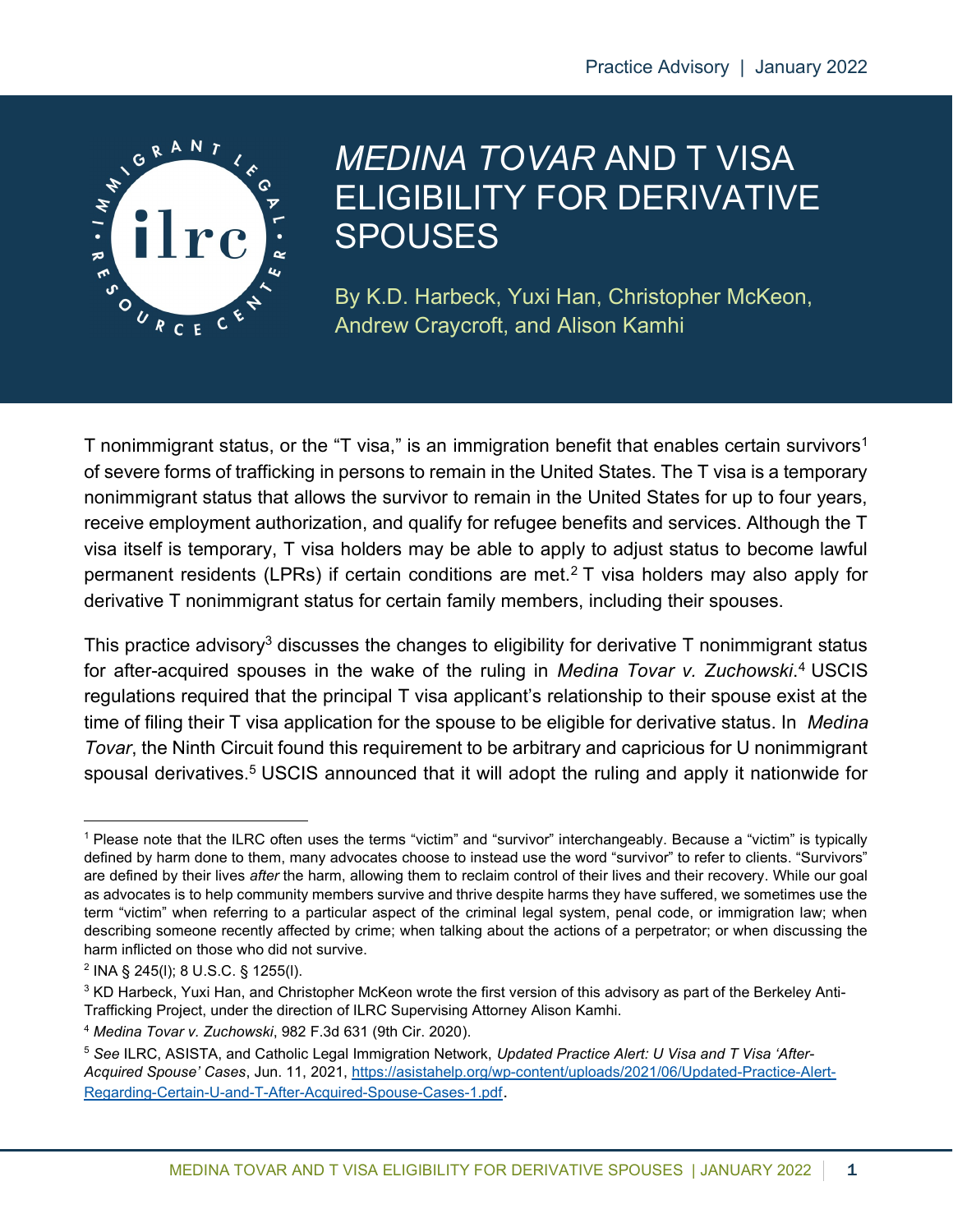both U and T visas.<sup>6</sup> For spouses seeking derivative status based on T visa applications, the spousal relationship does not need to have existed prior to the T visa application filing, so long as it existed prior to the T visa adjudication.

### I. T Visa Requirements

To qualify for a T visa, the applicant must:

- (1) Be or have been the victim of a "severe form of trafficking in persons;"
- (2) Be in the United States, American Samoa, the Northern Mariana Islands, or at a U.S. port of entry on account of the trafficking;
- (3) Have cooperated with reasonable requests from law enforcement or are excused from cooperation due to trauma or being under eighteen years of age;
- (4) Show they would suffer "extreme hardship involving unusual and severe harm" if removed from or forced to leave the United States;
- (5) Be admissible to the United States or eligible for a waiver of inadmissibility.<sup>7</sup>

A severe form of trafficking in persons includes both labor and sex trafficking. Labor trafficking is defined as the "harboring, transportation, provision, or obtaining of a person for labor or services through the use of force, fraud, or coercion" for the purposes of involuntary servitude, peonage, or debt bondage.<sup>8</sup> Sex trafficking is defined as the harboring, transportation, provision, obtaining, patronizing, or soliciting for the purpose of inducing a commercial sex act through the use of force, fraud, or coercion; or where the person being induced to perform the act is under eighteen years of age.<sup>9</sup>

In determining whether someone has been the victim of a severe form of trafficking, it is not necessary that they actually have performed the labor or commercial sex act to be eligible for a T visa.<sup>10</sup> For example, the person may have been recruited for trafficking and escaped their traffickers before performing the labor for which they were recruited. The T visa sections of the USCIS policy manual, updated on October 20, 2021, contain some examples and definitions of labor trafficking concepts, including harboring, coercion, involuntary servitude, peonage, debt

 $^6$  3 USCIS-PM B.2.

 $^7$  INA § 101(a)(15)(T).

<sup>8</sup> 22 U.S.C. § 7102(11).

 $^9$  Id.

<sup>10</sup> 3 USCIS-PM B.2(B)(6).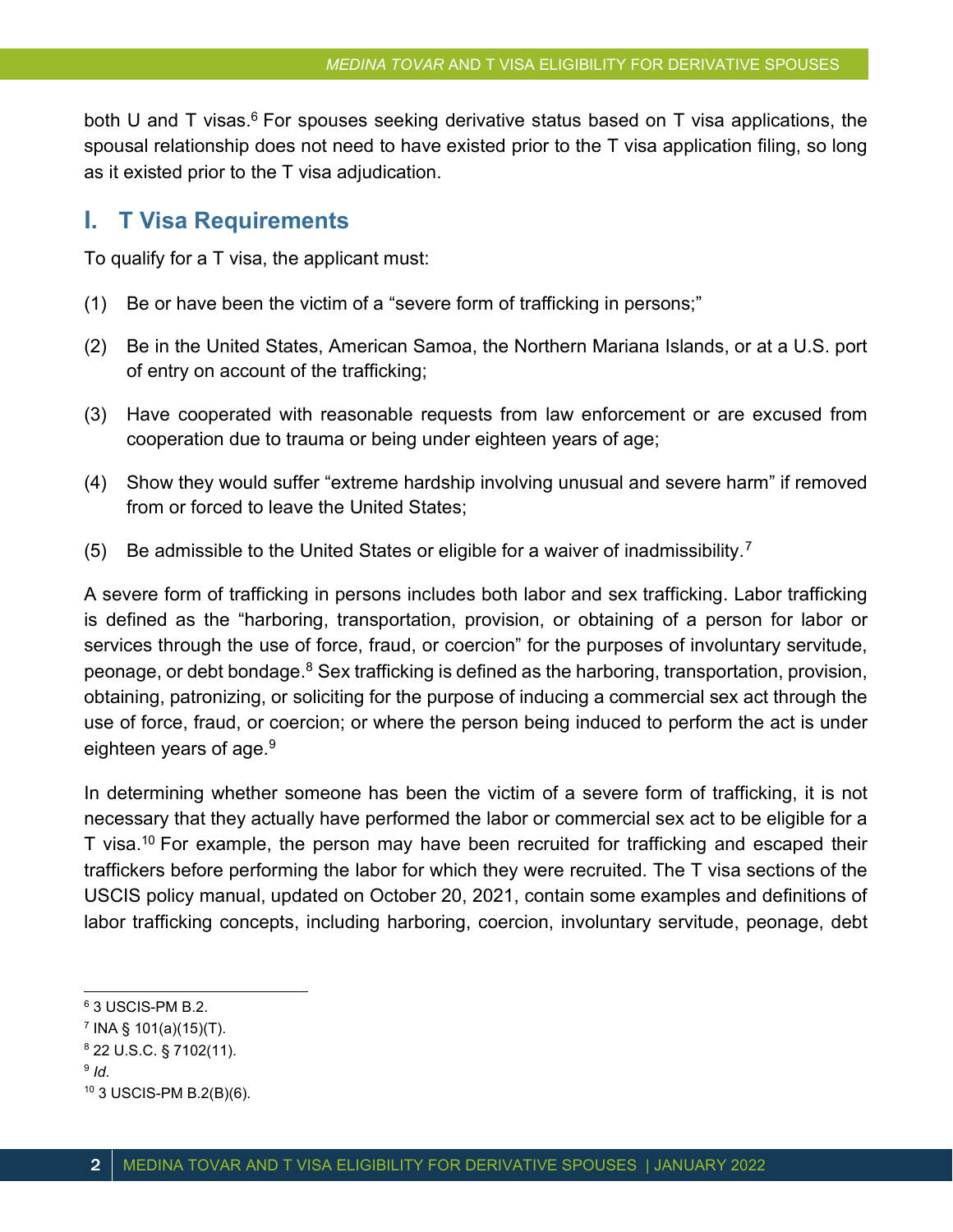bondage, and slavery.<sup>11</sup> It also contains further guidance on USCIS's interpretation of the eligibility criteria for T nonimmigrant status.

# II. Applying for Derivative Status

A trafficking survivor who applies for or has been granted T nonimmigrant status is referred to as the principal applicant. A principal applicant applies for a T visa on Form I-914 and their visa is coded as "T-1." A principal T visa applicant may apply for certain family members to receive T nonimmigrant status as derivatives. T visa holders may petition for a derivative T visa for their spouse (T-2) and children  $(T-3)$ .<sup>12</sup> If they are under the age of twenty-one, they may also petition for their parents (T-4) and any unmarried siblings under the age of eighteen (T-5).<sup>13</sup> Under certain circumstances, the adult or minor child of a derivative family member may be eligible for derivative status if they are in danger of retaliation because of the principal applicant's escape from trafficking or cooperation with authorities (T-6).<sup>14</sup>

A principal T visa holder may petition for a T-2 visa for their spouse by filing Form I-914, Supplement A (I-914A). To qualify as a derivative spouse, the marriage creating the spousal relationship must be legally valid in the location in which it was performed and celebrated. The marriage must also have been entered into in "good faith," not simply to obtain an immigration benefit. Additionally, if the principal applicant and spouse divorce, thus ending the spousal relationship, the spouse will not be approved if their application is still pending, and if already approved, the spouse's T-2 status may be revoked.<sup>15</sup>

# III. After-Acquired Spouses and Medina Tovar v. Zuchowski

Generally, a T visa derivative's familial relationship to the principal applicant must exist at multiple stages of the process. This included at the time that the principal's I-914 is filed, the time the principal's I-914 is adjudicated, the time that the derivative's I-914A is filed, the time the I-914A is adjudicated, and the time when the eligible family member is admitted to the United States if they were residing abroad.<sup>16</sup> This general requirement is subject to certain age-out protections.<sup>17</sup>

<sup>15</sup> 8 C.F.R. § 214.11(m)(2)(ii).

<sup>11</sup> 3 USCIS-PM B.2.

 $12$  INA § 101(a)(15)(T)(ii)(II).

<sup>13</sup> INA § 101(a)(15)(T)(ii)(I).

<sup>&</sup>lt;sup>14</sup> INA § 101(a)(15)(T)(ii)(III). Where there is a threat of retaliation, a T-1 principal applicant over the age of twenty-one may also request derivative status for their parents or unmarried siblings under the age of eighteen.

<sup>16</sup> 8 C.F.R. § 214.11(k)(4).

<sup>17</sup> 8 C.F.R. § 214.11(k)(5).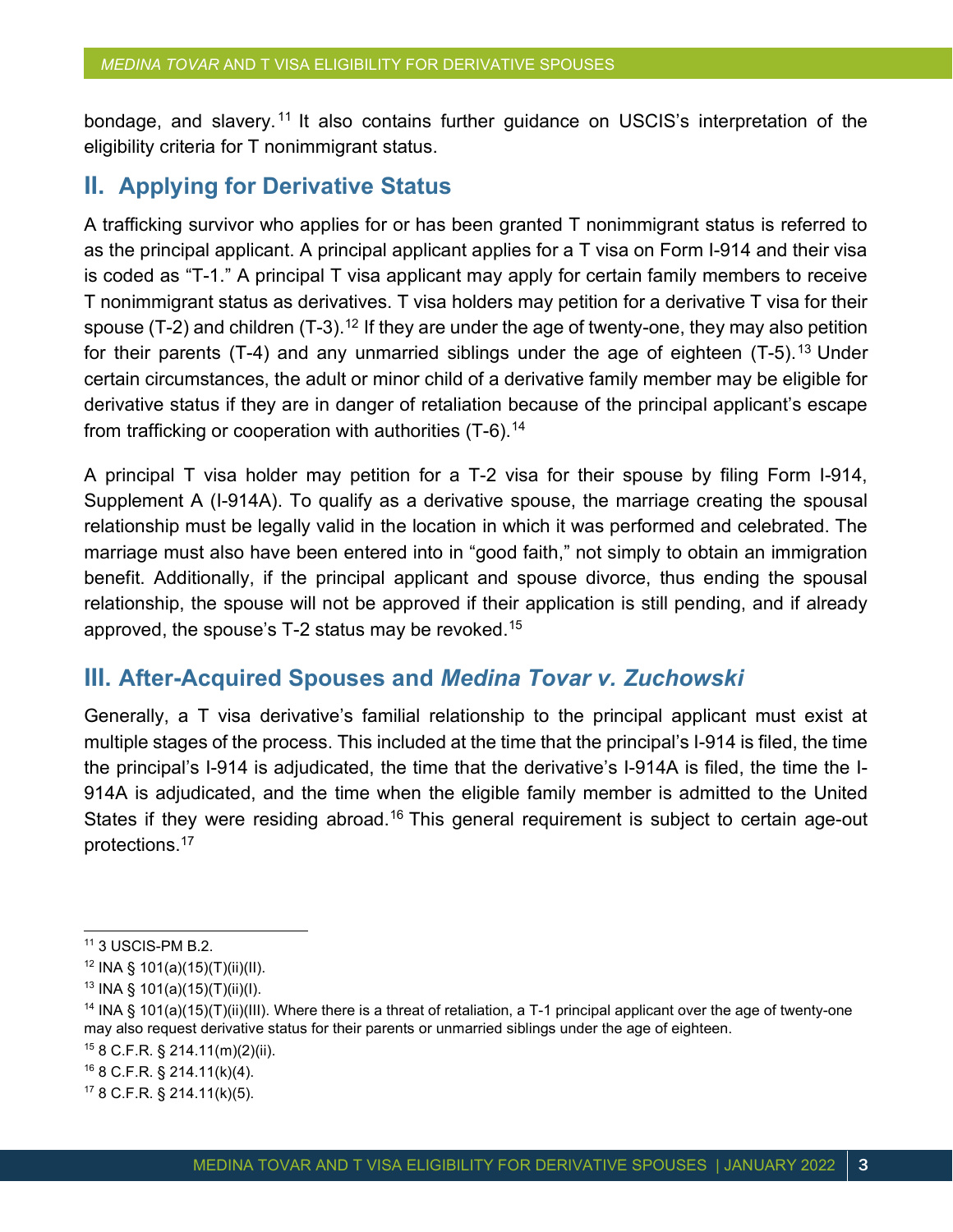Consequently, for a spouse to be eligible for a derivative T visa, USCIS's regulations required that the marriage exist at the time of filing the T visa application.<sup>18</sup> After-acquired spouses, or spouses who were married to the principal applicant after the T visa application had already been filed, were not eligible for derivative status.

In Medina Tovar v. Zuchowski, the en banc Ninth Circuit heard a challenge to a similar regulation that restricted derivative status for after-acquired spouses of U visa applicants.<sup>19</sup> On December 3, 2020, the court held that USCIS's requirement that the spousal relationship exist at the time of filing the application was arbitrary and capricious. It found that the regulation was not a permissible interpretation of the governing statute because the nothing in the statute requires a person to have been married to the principal applicant at the time the application was filed, so long as the marriage exists when the application is adjudicated. The court pointed out that the statute expressly provides that an unmarried sibling must have been younger than eighteen years of age at the time that the U visa is filed, but there was no other similar reference to requirements at the time of filing with respect to other derivative family members.<sup>20</sup>

The effective date for the decision is May 2, 2021, or 150 days following the ruling.<sup>21</sup> After the decision, USCIS announced that it would adopt the holding and apply it nationwide. It also announced that the decision would apply in both U and T visa cases. Although the regulations still contain the pre-*Medina Tovar* requirements, the updated language in the USCIS policy manual reflects its adoption of the ruling.<sup>22</sup> USCIS has not yet indicated how the ruling will be applied in cases for after-acquired spouses who should have been eligible for derivative status where the principal has already adjusted to LPR status or naturalized.

Another key advantage of this decision is that it allows principal applicants who intend to get married to file their application sooner. The processing time for T visa adjudications is currently about eighteen to thirty-nine months. Now principal applicants can file for a T visa as soon as they are prepared to file rather than having to wait until their marriage date and thus postpone their relief.

 $18$  8 C.F.R. § 214.11(k)(4).

<sup>19</sup> 8 C.F.R. § 214.14(f)(4).

 $20$  Medina Tovar v. Zuchowski, 982 F.3d 631, 635 (9th Cir. 2020).

 $21$  The court ruling itself became effective in the Ninth Circuit on January 25, 2021.

<sup>22</sup> 3 USCIS-PM B.4(D)(2).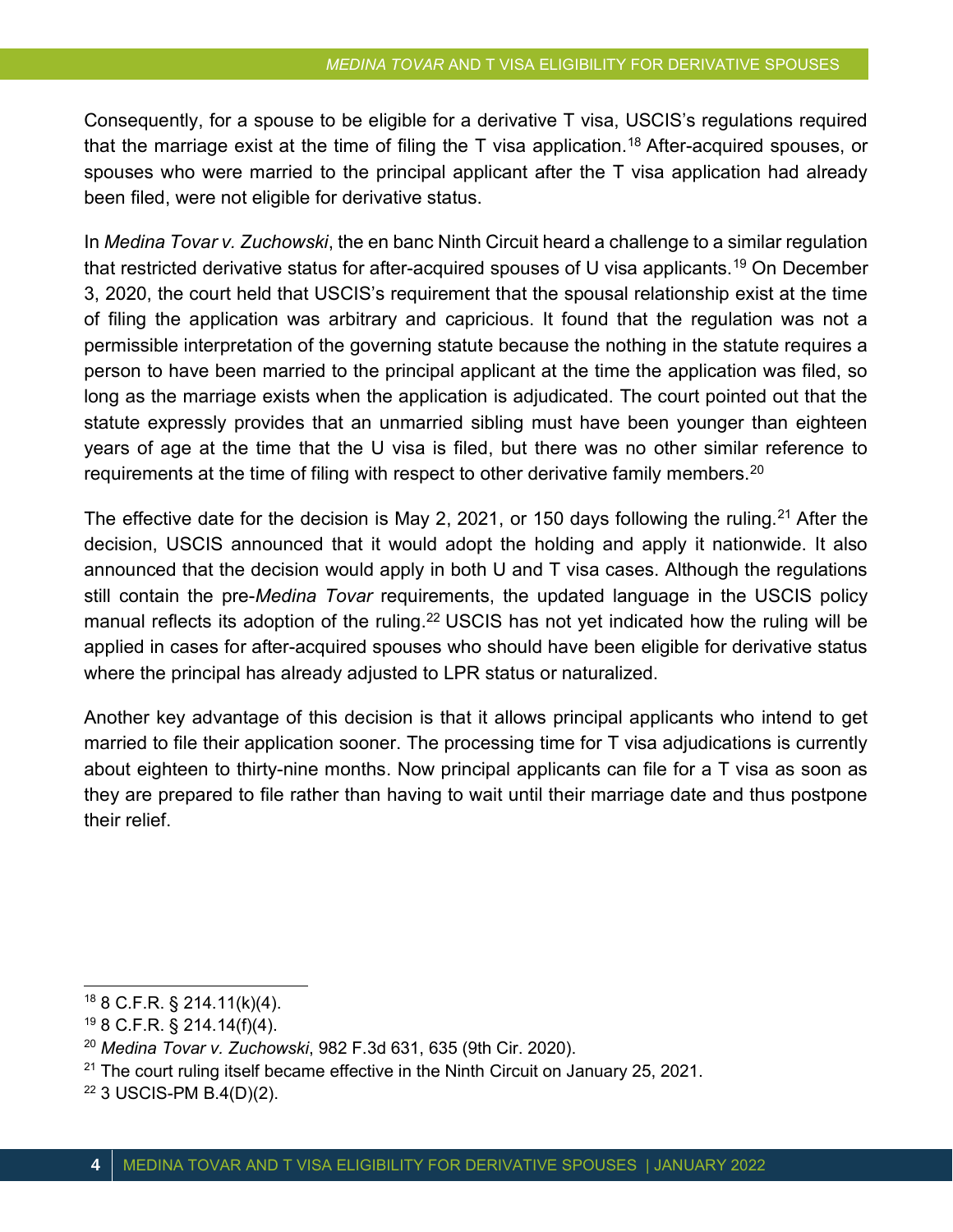# IV. Examples and Scenarios

#### A. Yvette and Sam: Married before Filing

Yvette's traffickers recruited her to come work in the United States. They promised her a substantial salary and to help her apply to become a lawful permanent resident. When she arrived in the United States, her trafficker took her documents and forced her to perform domestic work in his house. Yvette escaped her trafficker's house and is preparing to file a T visa. Yvette and Sam have been married for a few years. Can Sam be included as a derivative in Yvette's T visa application?

Yes, Yvette's spouse was already eligible for derivative status under the pre-Medina Tovar regulation, as their marriage existed before Yvette filed the T visa application. Medina Tovar does not change Sam's eligibility

#### B. Ana and Sofia: Married after Filing but before Adjudication

After Ana's father passed away, a loan shark began harassing her saying that she was now responsible for her father's outstanding debts. Ana did not know of her father's debts and had never agreed to take them on. The loan shark demanded that she pay off the debt by doing bookkeeping work for him and threatened to go after other family members of her father if she refused. Ana was able to escape and filed for a T visa on June 16, 2021. She married Sofia in July while her application was still pending. Can Sofia now be included as a derivative?

Yes. Sofia is eligible to apply because she married Ana, the T-1 principal, before Ana's T visa application was adjudicated.

#### C. Andrea and Alex: Married after T Visa Approval

When she was sixteen years old, Andrea's boyfriend forced her into sex work. Several months later, she was able to escape him. Andrea filed for a T visa and received an approval several months later. Two weeks after her approval, she married Alex. Can Alex now be added as a derivative spouse?

No. Andrea's T visa application was adjudicated before she married Alex. Although Medina Tovar extends eligibility for spouses acquired after the *filing* of a T visa application, spouses that are acquired after the *adjudication* of the application are still ineligible. Andrea will have to wait until she obtains her green card to petition for Alex.